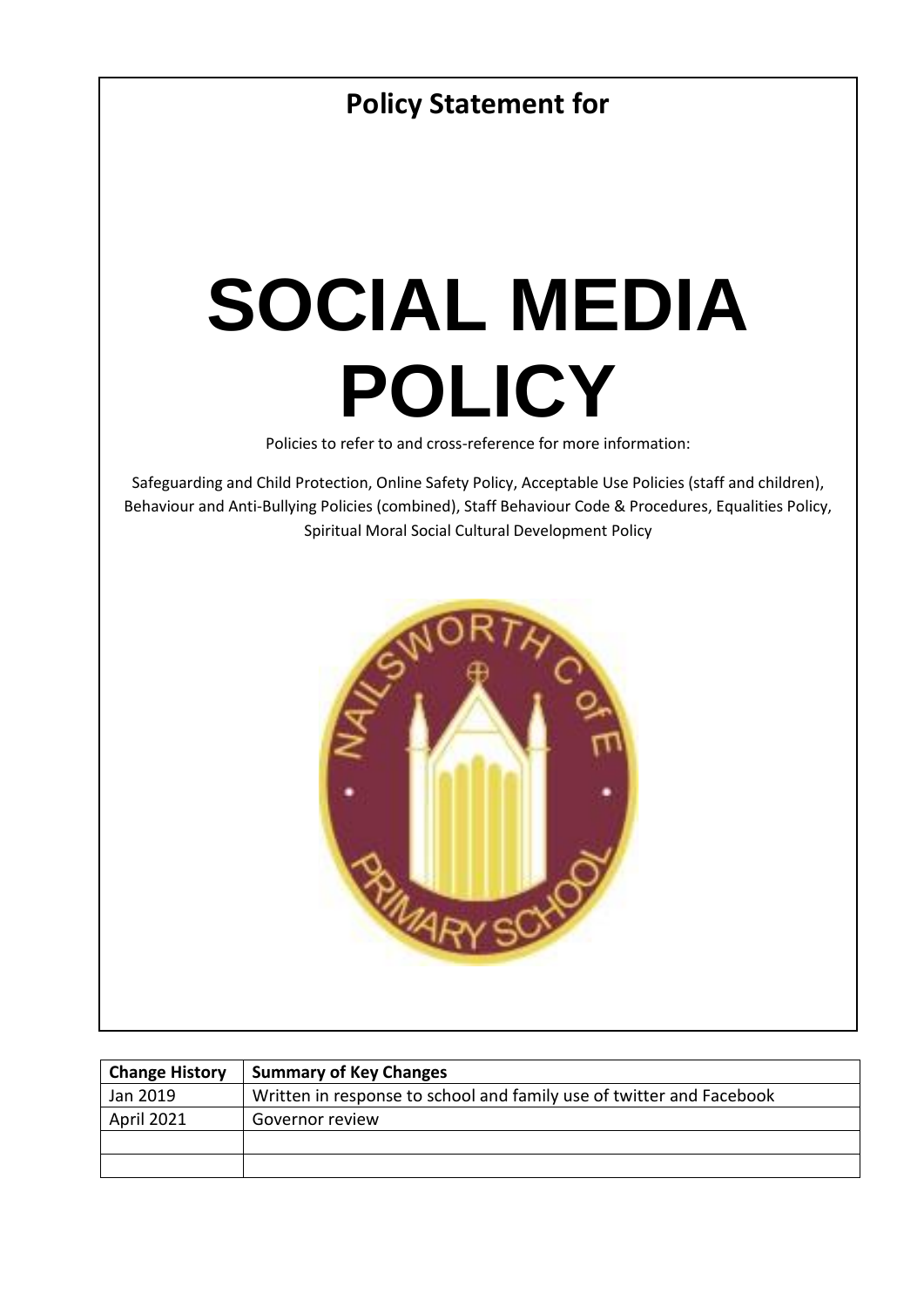#### **SOCIAL MEDIA POLICY**

Social media *(e.g. Facebook, Twitter, Instagram, Whats App, Tik Tok)* is a broad term for any kind of online platform which enables people to directly interact with each other.

Nailsworth CE Primary School recognises the numerous benefits and opportunities which a social media presence offers. However, there are some risks associated with social media use, especially around the issues of safeguarding, bullying and personal reputation.

**This policy aims to encourage the safe use of social media.** 

**This policy is relevant to ALL those connected to Nailsworth CE Primary School: staff, volunteers, parents, carers, family members and children.**

This policy should be read in conjunction with these other policies: **Online Safety Policy, Anti-Bullying & Hate Policy, Staff Behaviour Policy, Behaviour Policy (children), Safeguarding Policy, Special Educational Needs & Disabilities Policy, Equalities Policy**.

## **Table of Contents**

| Owner                   | <b>Online Safety Manager</b> | Delegated To                    | FGM               |
|-------------------------|------------------------------|---------------------------------|-------------------|
| <b>Review Frequency</b> | 2 years                      | Updated                         | April 2021        |
|                         |                              | Date ratified by Governing Body | <b>April 2021</b> |
| Version                 | 2.0                          | Next Review                     | April 2023        |
| <b>Review Author</b>    | P Holmes                     | Published on Website            | Yes               |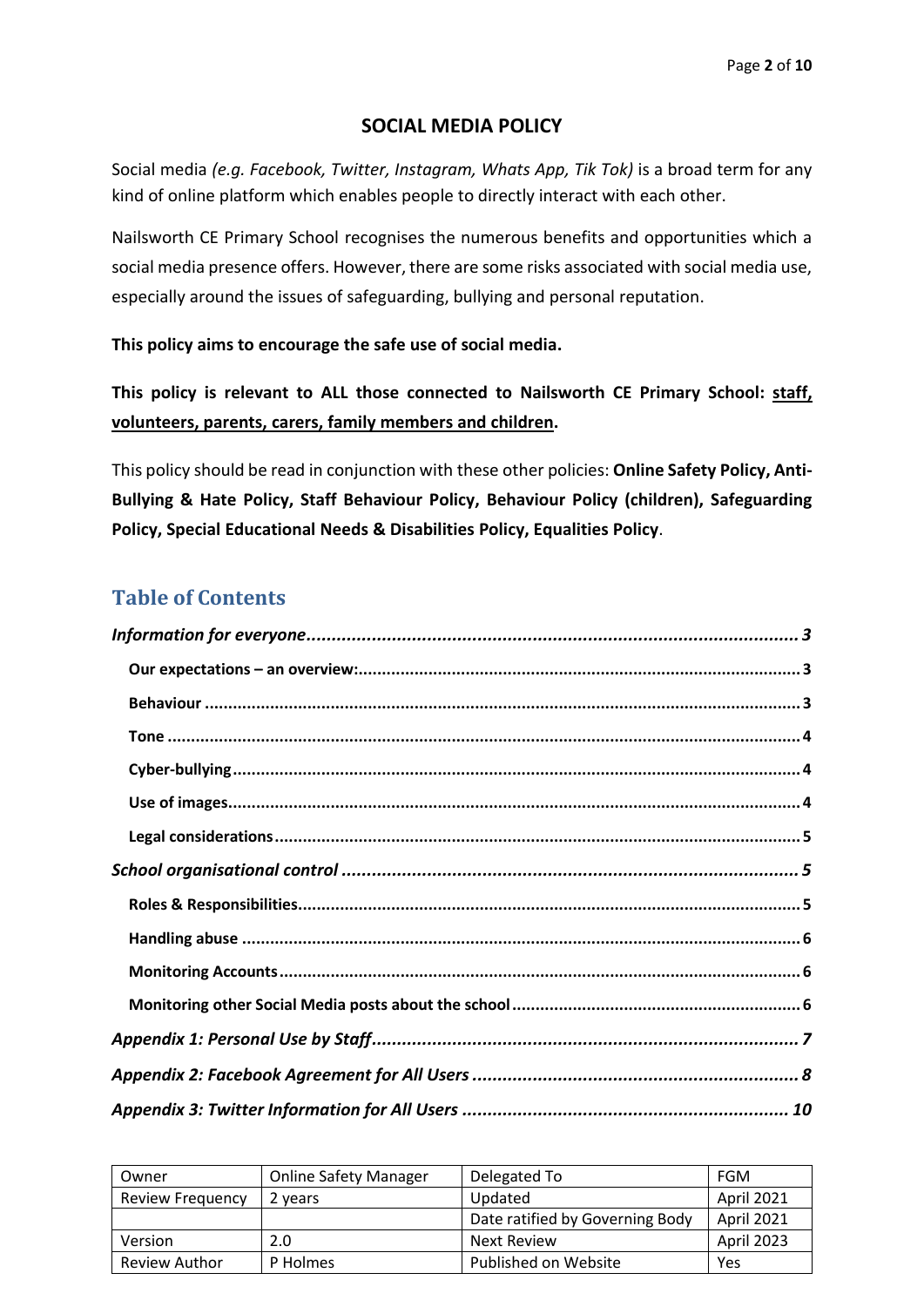## <span id="page-2-0"></span>Information for everyone

#### <span id="page-2-1"></span>Our expectations – an overview:

- Communications should always be polite and respectful;
- Respect the privacy and reputation of others. If in doubt, seek consent;
- Be aware that unacceptable conduct on social media will be dealt with by the school as a serious matter;
- Cyber bullying will never be tolerated and will be dealt with by the school, escalating to the police where necessary;
- The school have strict rules, outlined in this policy, around how images can be used online;
- Laws relating to copyright, data protection, consent and confidentiality that must be adhered to;
- Nothing is every truly private on social media; everyone should be aware that they are communicating in a public arena.

#### <span id="page-2-2"></span>Behaviour

- The school requires that **all** users using social media adhere to the standard of behaviour as set out in this policy and other relevant policies: *Staff Behaviour Code and Behaviour and Anti-Bullying Policies (combined))*.
- Digital communications by staff must be professional and respectful at all times and in accordance with this policy. Staff will not use social media to infringe on the rights and privacy of others or make ill-considered comments or judgments about staff. School social media accounts must not be used for personal gain. Staff must ensure that confidentiality is maintained on social media even after they leave the employment of the school.
- Unacceptable conduct, (e.g. defamatory, discriminatory, offensive, harassing content or a breach of data protection, confidentiality, copyright) will be considered extremely seriously by the school and will be reported as soon as possible to a relevant senior member of staff, and escalated where appropriate.
- The school will take appropriate action in the event of breaches of the social media policy. Where conduct is found to be unacceptable, the school will deal with the matter internally. Where conduct is considered illegal, the school will report the matter to the police and other relevant external agencies and may take action according to the disciplinary policy.

| Owner                   | <b>Online Safety Manager</b> | Delegated To                    | <b>FGM</b>        |
|-------------------------|------------------------------|---------------------------------|-------------------|
| <b>Review Frequency</b> | 2 years                      | Updated                         | <b>April 2021</b> |
|                         |                              | Date ratified by Governing Body | <b>April 2021</b> |
| <b>Version</b>          | 2.0                          | <b>Next Review</b>              | April 2023        |
| <b>Review Author</b>    | P Holmes                     | Published on Website            | Yes               |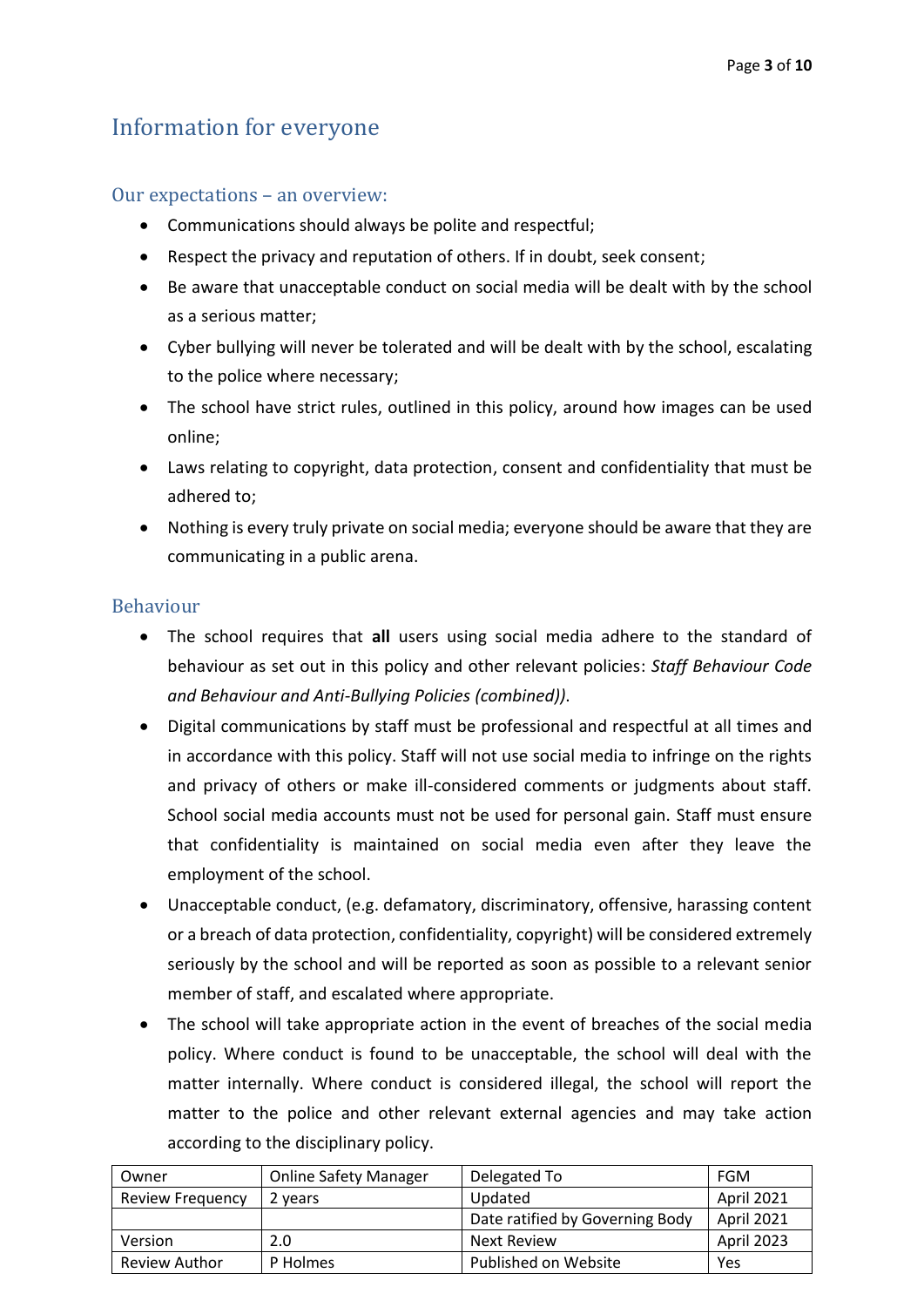## <span id="page-3-0"></span>Tone

The tone of content published on social media should be appropriate to the audience, whilst retaining appropriate levels of professional standards. Key words to consider when composing messages are:

- Engaging
- Conversational
- Informative
- Friendly (on certain platforms, e.g. Facebook)

## <span id="page-3-1"></span>Cyber-bullying

- Bullying and harassment of any kind will not be tolerated.
- Nailsworth Primary is committed to ensuring that all of its staff, governors, parents/carers and pupils are treated with dignity and respect. Cyber-bullying methods could include text messages, emails, phone calls, instant messenger services, circulating photos or video clips or by posting comments on web sites, blogs or in chat rooms.
- For further information on how Nailsworth C of E Primary School tackles bullying please refer to the Anti-Bullying & Hate policy and the Equalities Policy, both of which can be accessed on the school website.

## <span id="page-3-2"></span>Use of images

Use of images can be assumed to be acceptable, providing the following guidelines are strictly adhered to:

- Permission to use any photos or video recordings should be sought in line with the school's Online Safety policy. If anyone, for any reason, asks not to be filmed or photographed then their wishes should be respected.
- Under no circumstances should staff or volunteers share or upload student pictures online other than via school owned social media accounts.
- The school devolve responsibility to the individual parent/carer to seek consent from other parents of any child identifiable in photos that they wish to post/share on social media. The school are not responsible for
- Staff, volunteers, parents, carers should exercise professional judgement about whether an image is appropriate to share on school social media accounts. Students should be appropriately dressed and not be subject to ridicule.

| Owner                   | <b>Online Safety Manager</b> | Delegated To                    | <b>FGM</b> |
|-------------------------|------------------------------|---------------------------------|------------|
| <b>Review Frequency</b> | 2 years                      | Updated                         | April 2021 |
|                         |                              | Date ratified by Governing Body | April 2021 |
| Version                 | 2.0                          | Next Review                     | April 2023 |
| <b>Review Author</b>    | P Holmes                     | Published on Website            | Yes        |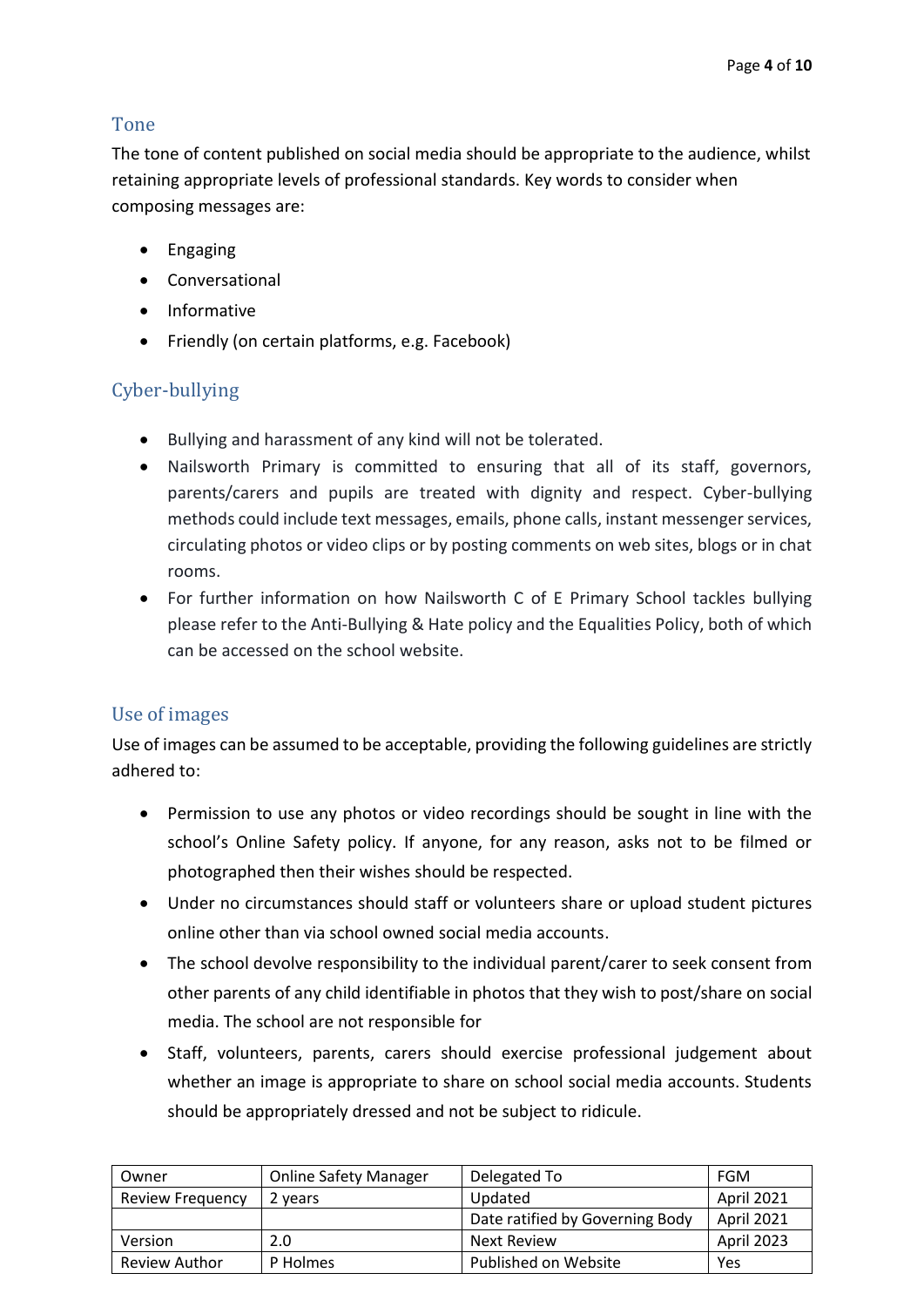- Staff and volunteers should be aware of and adhere to the list of any children whose images must not be published.
- If a member of staff, a volunteer or a parent/carer inadvertently takes a compromising picture which could be misconstrued or misused, this must be deleted from school social media immediately and from any other online platforms by the individual who created the post.

#### <span id="page-4-0"></span>Legal considerations

- Users of social media should consider the copyright of the content they are sharing and, where necessary, should seek permission from the copyright holder before sharing.
- Users must ensure that their use of social media does not infringe upon relevant data protection laws, or breach confidentiality.

## <span id="page-4-1"></span>School organisational control

#### <span id="page-4-2"></span>**Online Safety Officer: Elizabeth Geller**

#### Roles & Responsibilities

- **Senior Leadership Team, including Online Safety Manager**
	- o Facilitating training and guidance on Social Media use.
	- o Developing and implementing the Social Media policy.
	- o Taking a lead role in investigating any reported incidents.
	- o Making an initial assessment when an incident is reported and involving appropriate staff and external agencies as required.
	- o Approve account creation

#### • **Administrator / Moderator**

- o Create the account following SLT approval
- o Store account details, including passwords securely
- o Change passwords regularly to avoid hacking and ensure passwords are strong
- o Be involved in monitoring and contributing to the account
- o Control the process for managing an account after a lead staff member has left the organisation (closing or transferring)
- **Staff**
	- $\circ$  Know the contents of and ensure that any use of social media is carried out in line with this policy and other relevant policies

| Owner                   | <b>Online Safety Manager</b> | Delegated To                    | <b>FGM</b>        |
|-------------------------|------------------------------|---------------------------------|-------------------|
| <b>Review Frequency</b> | 2 years                      | Updated                         | April 2021        |
|                         |                              | Date ratified by Governing Body | <b>April 2021</b> |
| Version                 | 2.0                          | Next Review                     | April 2023        |
| <b>Review Author</b>    | P Holmes                     | Published on Website            | Yes               |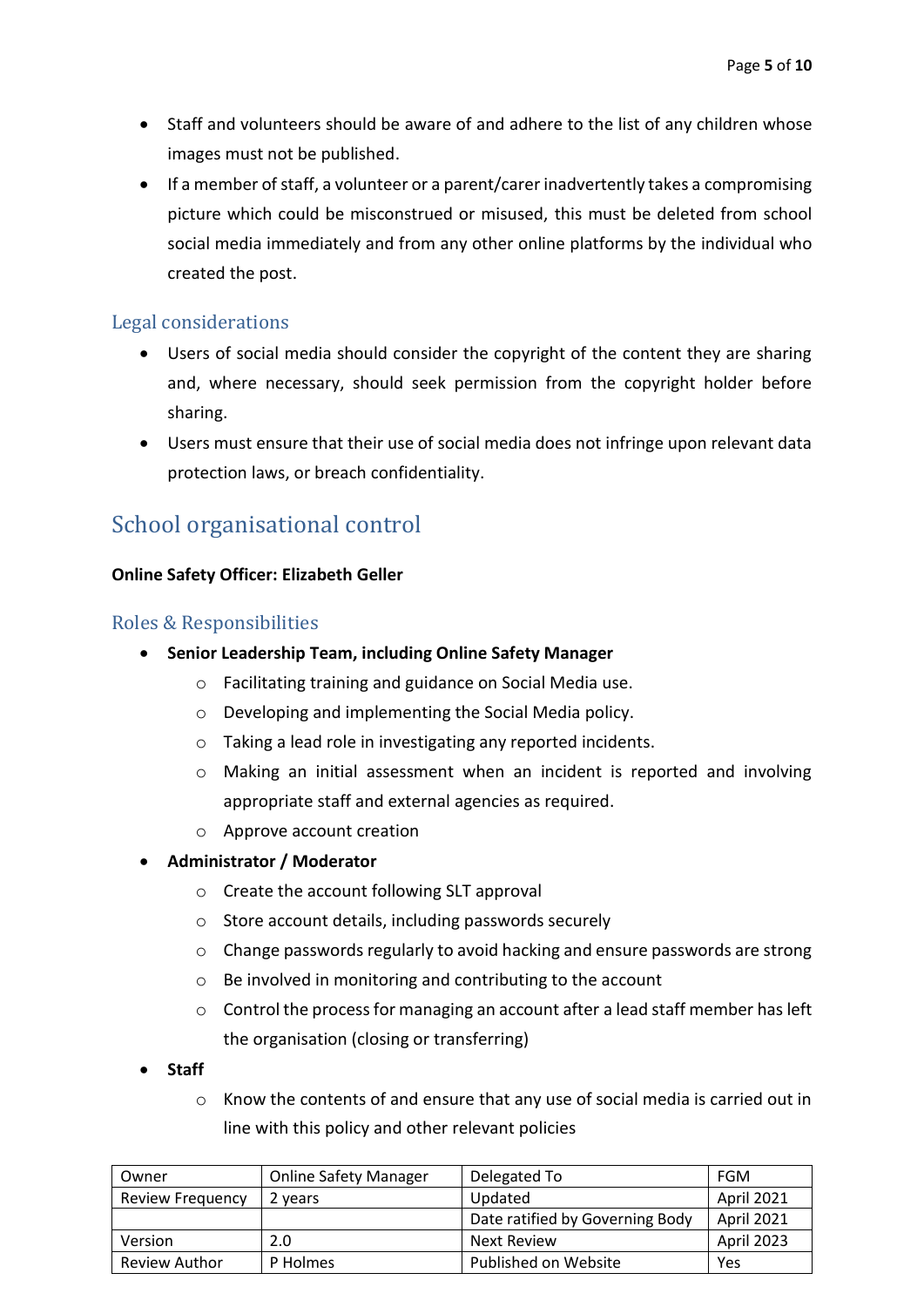- o Attending appropriate training
- o Regularly monitoring, updating and managing content he/she has posted via school accounts
- o Adding an appropriate disclaimer to personal accounts when naming the school

#### <span id="page-5-0"></span>Handling abuse

- When acting on behalf of the school, offensive comments should be handled swiftly and with sensitivity.
- If a conversation turns and becomes offensive or unacceptable, school users should block, report or delete other users or their comments/posts and should inform the audience exactly why the action was taken
- If you feel that you or someone else is subject to abuse by school colleagues through use of a social networking site, then this action must be reported using the agreed school protocols: refer to school Whistleblowing Policy available in OneDrive or on request from the school office.
- The school Online Safety Policy, Staff Behaviour Code and Procedures and Anti-Bullying and Hate Policy should be referred to for further guidance.

#### <span id="page-5-1"></span>Monitoring Accounts

School accounts must be monitored regularly and frequently (preferably 7 days a week, including during holidays). Any comments, queries or complaints made through those accounts must be responded to within 24 hours (or on the next working day if received at a weekend) even if the response is only to acknowledge receipt. Regular monitoring and intervention are essential in case a situation arises where bullying or any other inappropriate behaviour arises on a school social media account.

#### <span id="page-5-2"></span>Monitoring other Social Media posts about the school

- As part of active social media engagement, it is considered good practice to proactively monitor the Internet for public postings about the school.
- The school should effectively respond to social media comments made by others, raising any concerning activity to senior leaders for guidance on how to respond.

| Owner                   | <b>Online Safety Manager</b> | Delegated To                    | FGM        |
|-------------------------|------------------------------|---------------------------------|------------|
| <b>Review Frequency</b> | 2 years                      | Updated                         | April 2021 |
|                         |                              | Date ratified by Governing Body | April 2021 |
| Version                 | 2.0                          | Next Review                     | April 2023 |
| <b>Review Author</b>    | P Holmes                     | Published on Website            | Yes        |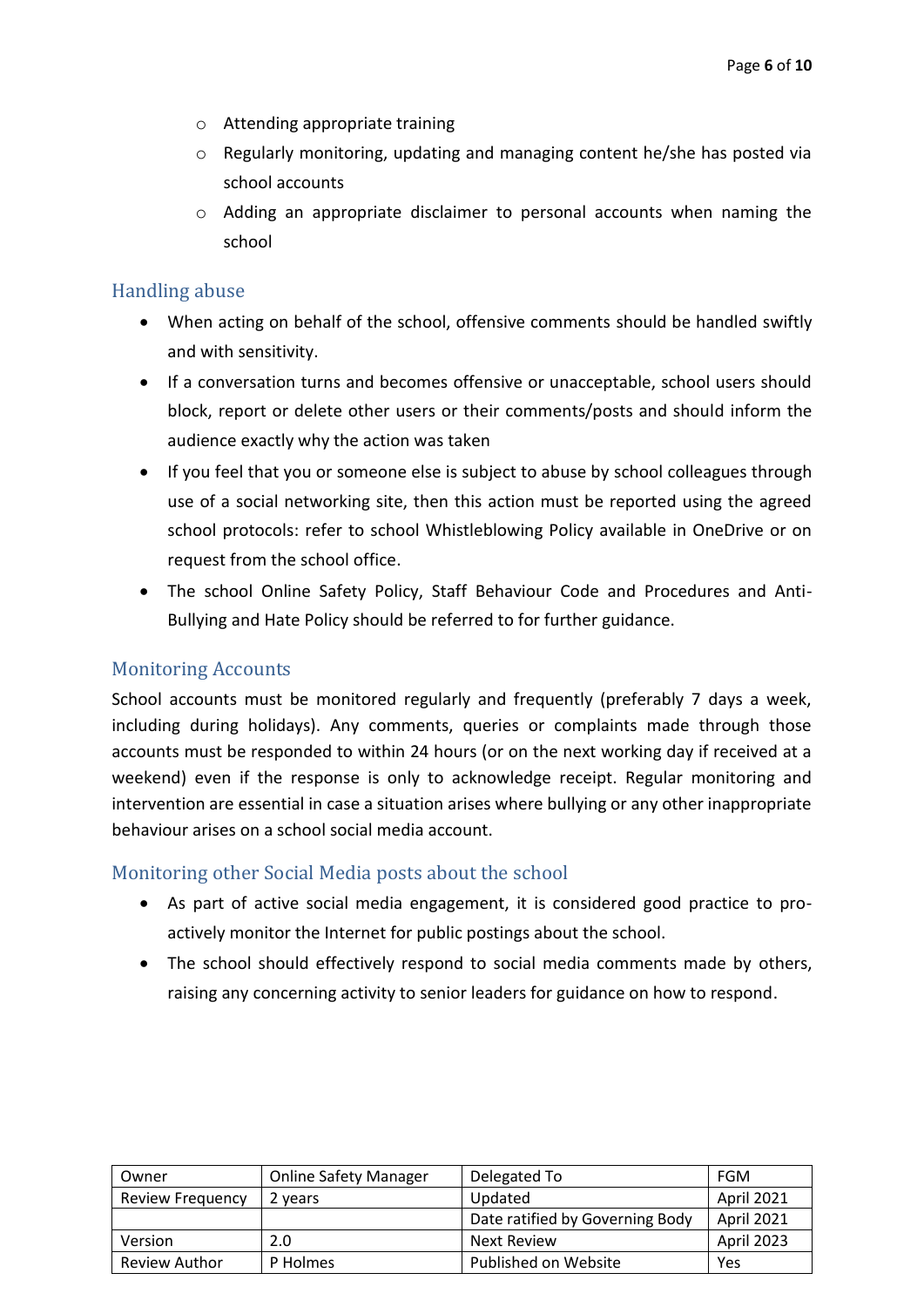# <span id="page-6-0"></span>Appendix 1: Personal Use by Staff

- It is preferable for school staff to set up and use a school social media account, e.g. 'John Nailsworth', rather than using their personal social media account. Personal accounts should not to be directly linked to school social pages
- It is best practise for staff to not be "friends" with parents
- Personal communications are those made via a personal social media account. In all cases, where a personal account is used which associates itself with the school or impacts on the school, it must be made clear that the member of staff is not communicating on behalf of the school with an appropriate disclaimer. Such personal communications are within the scope of this policy.

#### **Managing your personal use of Social Media:**

- Nothing on social media is truly private
- Social media can blur the lines between your professional and private life. Don't use the school logo and/or branding on personal accounts
- Check your settings regularly and test your privacy
- Keep an eye on your digital footprint
- Keep your personal information private
- Regularly review your connections keep them to those you want to be connected to
- When posting online consider: Scale, Audience and Permanency of what you post
- If you want to criticise, do it politely
- Take control of your personal images and ensure they are private do you want to be tagged in an image? What would children or parents say about you if they could see your images?
- Know how to report a problem or online abuse to the hosts of the platform you are using.

| Owner                   | <b>Online Safety Manager</b> | Delegated To                    | FGM               |
|-------------------------|------------------------------|---------------------------------|-------------------|
| <b>Review Frequency</b> | 2 years                      | Updated                         | April 2021        |
|                         |                              | Date ratified by Governing Body | <b>April 2021</b> |
| Version                 | 2.0                          | Next Review                     | April 2023        |
| <b>Review Author</b>    | P Holmes                     | Published on Website            | Yes               |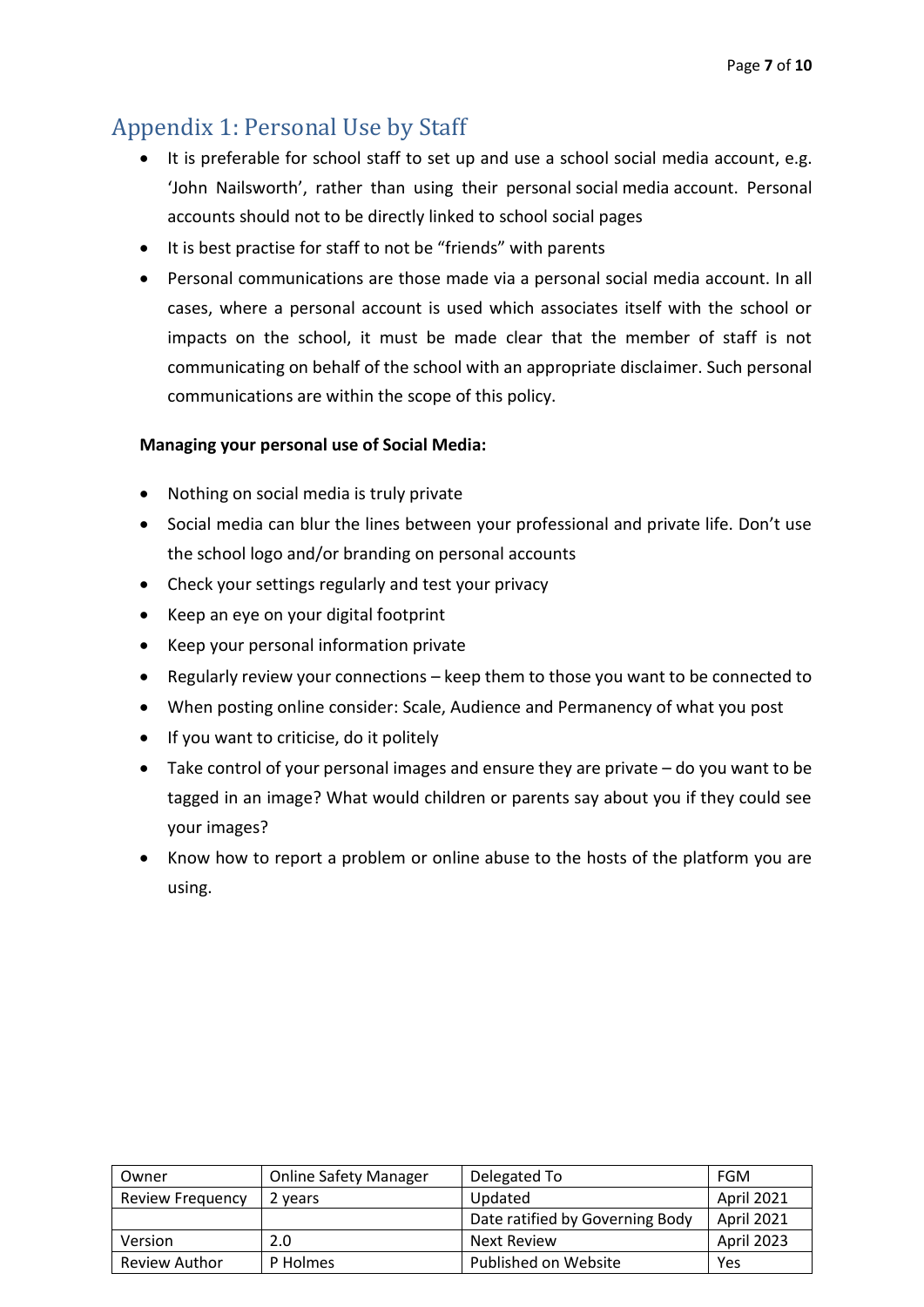# <span id="page-7-0"></span>Appendix 2: Facebook Agreement for All Users

## **Facebook: Nailsworth Primary**

Nailsworth Primary School has been set up as a 'user' and is a top level page: <https://www.facebook.com/nailsworth.primary.9>

The purpose of this public page is to promote our public events, share news stories and celebrate school successes with the public. For this purpose, settings are public on Nailsworth Primary homepage.

## **Facebook Group: Families of Nailsworth Primary School**

This is classed as a 'group' and has been created as a sub-section of Nailsworth Primary: <https://www.facebook.com/groups/familiesofnailsworthprimary/>

This is a closed, private group to communicate with parents and carers of children currently at Nailsworth School.

## **Secure Settings**

The school has assigned specific staff members as Administrators to manage the Facebook pages. For the main Nailsworth Primary page, security settings should be set so that:

- Posts and tagged posts have to be authorised before they are added to our timeline;
- Anything posted by Nailsworth Primary or tagged as Nailsworth Primary, that we have authorised and is on our timeline, will become public;
- The page is following other carefully selected, appropriate pages e.g. Gloucester Constabulary, Gloucester County Council, NHS, Gloucester Libraries;
- Any information that is posted by pages we are following will only be visible to the Administrators; they can choose to share relevant information on our Families group.

For the group **Families of Nailsworth Primary**, the security settings are 'closed' meaning that it cannot be joined without permission and cannot be viewed without membership. Staff are in charge of ensuring the security settings are kept up to date for the group as a whole and for individual posts, images and documents. Sharing options must be disabled for any posts that include any photos of or reference to specific named children.

#### **Facebook Group: Families of Nailsworth Primary School**

This closed Facebook group is to be used to communicate with parents and carers of children currently at Nailsworth School.

| Owner                   | <b>Online Safety Manager</b> | Delegated To                    | FGM               |
|-------------------------|------------------------------|---------------------------------|-------------------|
| <b>Review Frequency</b> | 2 years                      | Updated                         | April 2021        |
|                         |                              | Date ratified by Governing Body | <b>April 2021</b> |
| Version                 | 2.0                          | Next Review                     | April 2023        |
| <b>Review Author</b>    | P Holmes                     | Published on Website            | Yes               |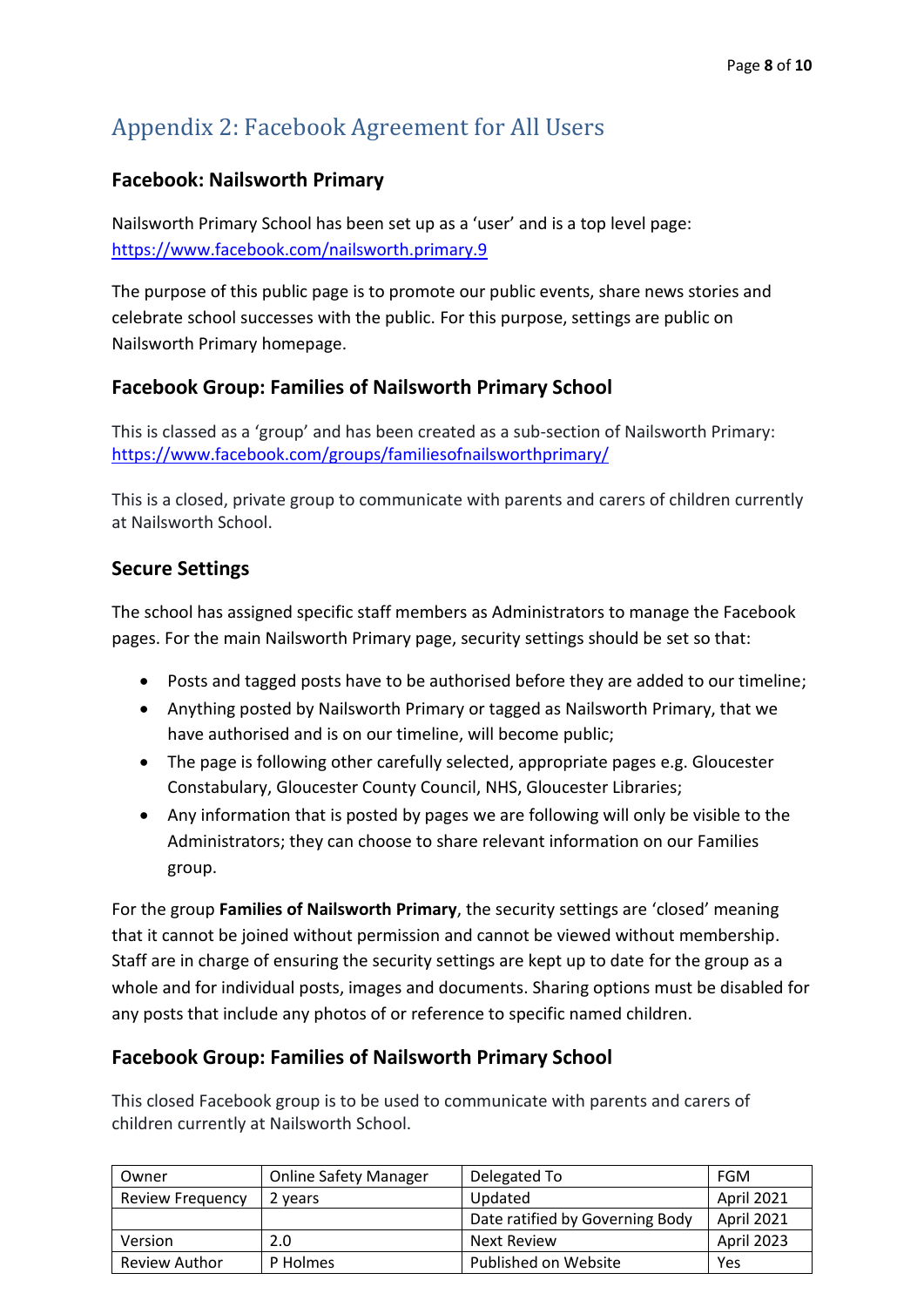This group is only for families of children currently at Nailsworth CofE Primary School only. Once children leave Nailsworth, there is an expectation that parents/carers will remove themselves from the Facebook group as they are no longer 'current' parents. Admin will annually check for school leavers.

The group will be used to share news, talk about events, ask for feedback, share important dates, and family/adult learning opportunities.

*Membership of the group is by request only and on condition of three questions being answered:*

- 1. What is your full name?
- 2. What is the name of your child(ren) at Nailsworth C of E Primary School?
- 3. Do you agree to abide by **the group rules** as specified in the pinned post on the group page?

#### **The Group Rules: Code of Behaviour**

The group is not for discussing individual concerns or issues relating to your child; things of this nature should still be directed to your child's teacher in the first instance. If however you have any questions or concerns or suggestions that can benefit children and families across the school please feel free to use the page to share. Using Facebook will enable the use of private message which will be picked up by one of our Thrive Teaching Assistants.

We welcome feedback which can highlight issues that can make improvements to the school and its community. Any inappropriate comments will not be approved, the group is designed to share the positives of school life. We reserve the right to remove members if they are using the group inappropriately. Once your involvement with the school has ceased please ensure you leave the group, as it for current parents only.

#### **Parents are invited to set a good example for our children by –**

- **Demonstrating courtesy and respect for staff, other parents and pupils when comments are placed**
- **Using appropriate language when discussing school**
- **Addressing any issues or concerns regarding individual children/incidents directly with the Headteacher, member of staff or governors rather than posting them on social media.**

**Parents are invited to set a good example for our children by NOT –**

- **Posting or sharing photographs of other people's children without their permission.**
- **Using social media to make derogatory comments about pupils, parents, staff, governors, local authority or the wider community.**

| Owner                   | <b>Online Safety Manager</b> | Delegated To                    | <b>FGM</b>        |
|-------------------------|------------------------------|---------------------------------|-------------------|
| <b>Review Frequency</b> | 2 years                      | Updated                         | April 2021        |
|                         |                              | Date ratified by Governing Body | <b>April 2021</b> |
| Version                 | 2.0                          | <b>Next Review</b>              | April 2023        |
| <b>Review Author</b>    | P Holmes                     | Published on Website            | Yes               |